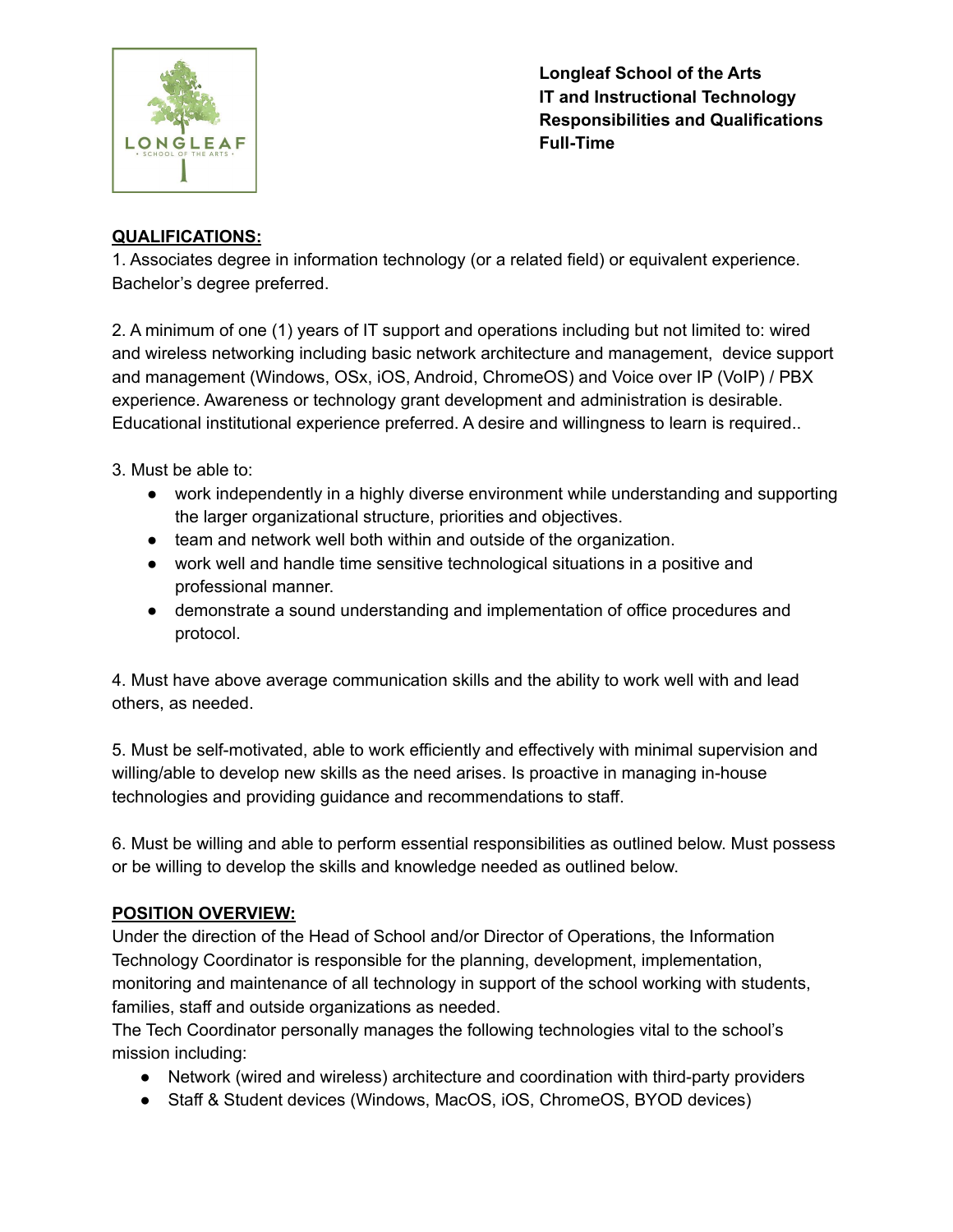- Virtual safety and security
- Google Apps for Education (G Workspace for Education)
- Infrastructure systems/devices (Projectors, Phones/PBX, Flat-panel displays, Printers and more)

The Tech Coordinator will oversee the management and delivery of services by third-parties in the following areas:

- $\bullet$  Internet (Provider = MCNC)
- $\bullet$  Firewall (Provider = MCNC / NC Dept of IT, DIT)
- Internal Wired and Wireless network (Provider = **RM**source)
- Facilities systems
	- Security, Access Control, Security Cameras (Provider = Sonitrol)
	- PA system (Valcom brand, Valcom Support if needed)

The Tech Coordinator leads the development of technology related grant applications and all Federal E-Rate funding requests. Additionally, assists with the submission of state and federal reports and provides information for the preparation and monitoring of the technology budget.

#### **ESSENTIAL RESPONSIBILITIES:**

1. Be helpful and supportive of faculty, staff and students with regard to technology and its use in support of the school's mission, goals and objectives.

2. Develop and implement needs assessments, evaluations, and long-term plans related to technology initiatives, equipment and software consistent with school and state guidelines and strategies.

3. In conjunction with the Head of School and Director of Operations, collaborate on the development, revision, and adoption of technology infused curriculum, ensuring programs meet local, state, and national academic and industry standards.

4. Proactively monitor and maintain all systems in good working order and maintain software currency as appropriate.

5. Coordinate technology support for state and school level testing requirements in support of counselors, faculty and other staff.

6. Collaborate with the Head of School and Director of Operations to promote, develop, implement and maintain hardware and software standards, refresh and currency plans.

7. Establish and maintain strong and effective working relationships with Instructional Leaders, vendors, service providers and peers across the state to increase efficiency and the overall effectiveness of LSA systems in support of the school's instructional objectives.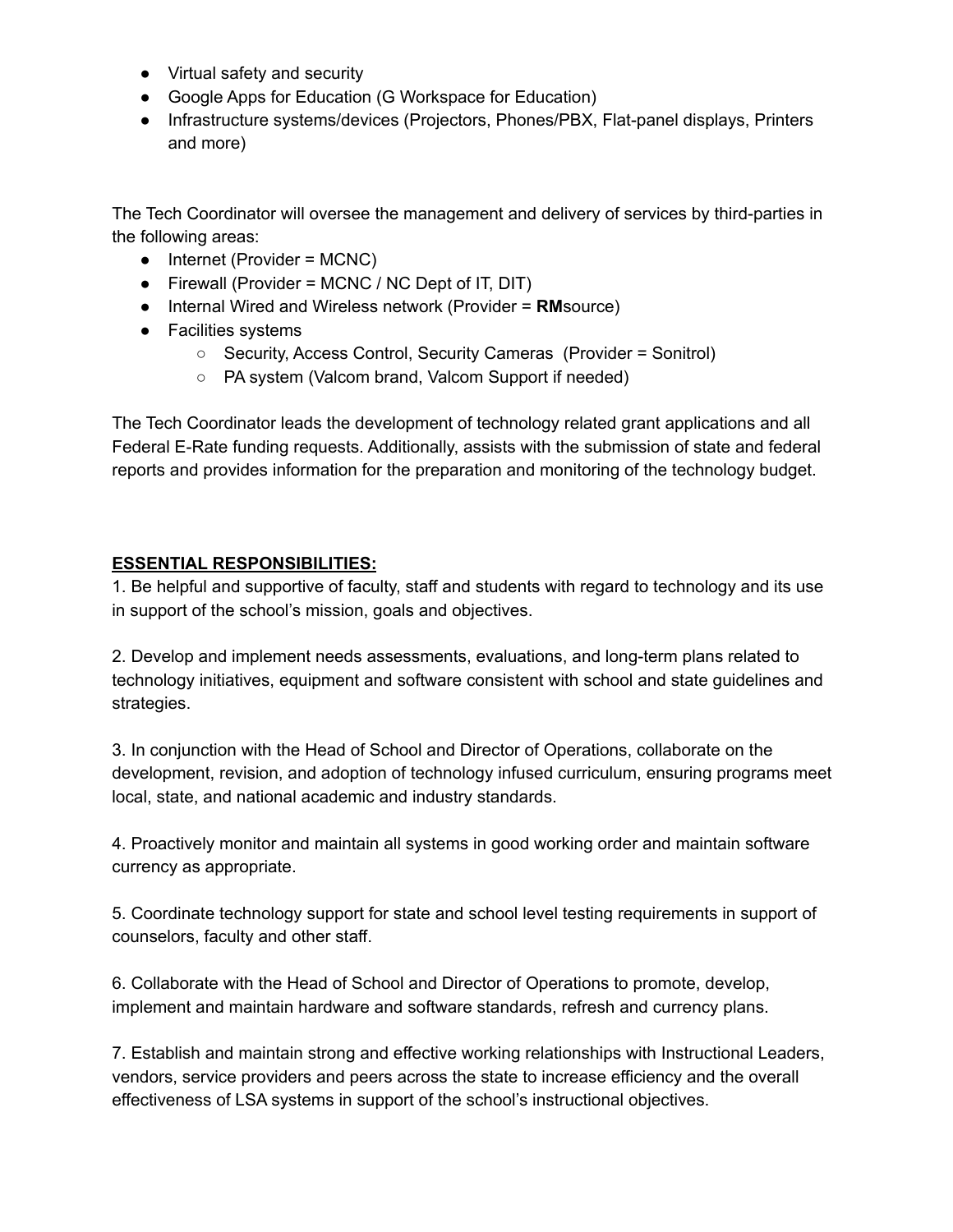8. Maintain knowledge and understanding of current laws and regulations pertaining to the educational environment including but not limited to:

- Children Internet Protection Act (CIPA),
- Neighborhood Children's Internet Protection Act (NCIPA),
- Family Educational Rights and Privacy Act (FERPA),
- Child Online Protection Act (COPA),
- Others as may be necessary.

9. Lead the development of E-Rate applications including follow-through with related technology purchases and implementation.

10. Facilitate and monitor a comprehensive, school-wide Technology Plan.

11. Perform other related duties as requested by the Head of School or Director of Operations.

### **KEY SKILLS AND KNOWLEDGE:**

- TCP/IP, WAN, LAN and WiFi network architectures and management.
- Network security, anti-virus, anti-spam, anti-malware and other security techniques and tools.
- Google Workspace for Education tools and administration.
- Internet Domain management and tools.
- Device support and management including but not limited to: Apple iOS (iPad), Apple OSx (MAC), MS Windows, ChromeOS/Chromebooks, Android and other iOS mobile devices. Coordination and implementation of computer and peripheral systems, to include planning, specifications development, purchasing, vendor management, installation, training, troubleshooting and repair.
- Voice over IP (VoIP) technologies and tools. Linux based PBX and SIP devices.
- Digital streaming technologies and tools.
- Systems integration with building management systems including but not limited to HVAC, Fire and Intrusion Alarm, Access Control and Security Cameras.
- Knowledge of NC Department of Public Instruction Peer Networking
- Others as a need arises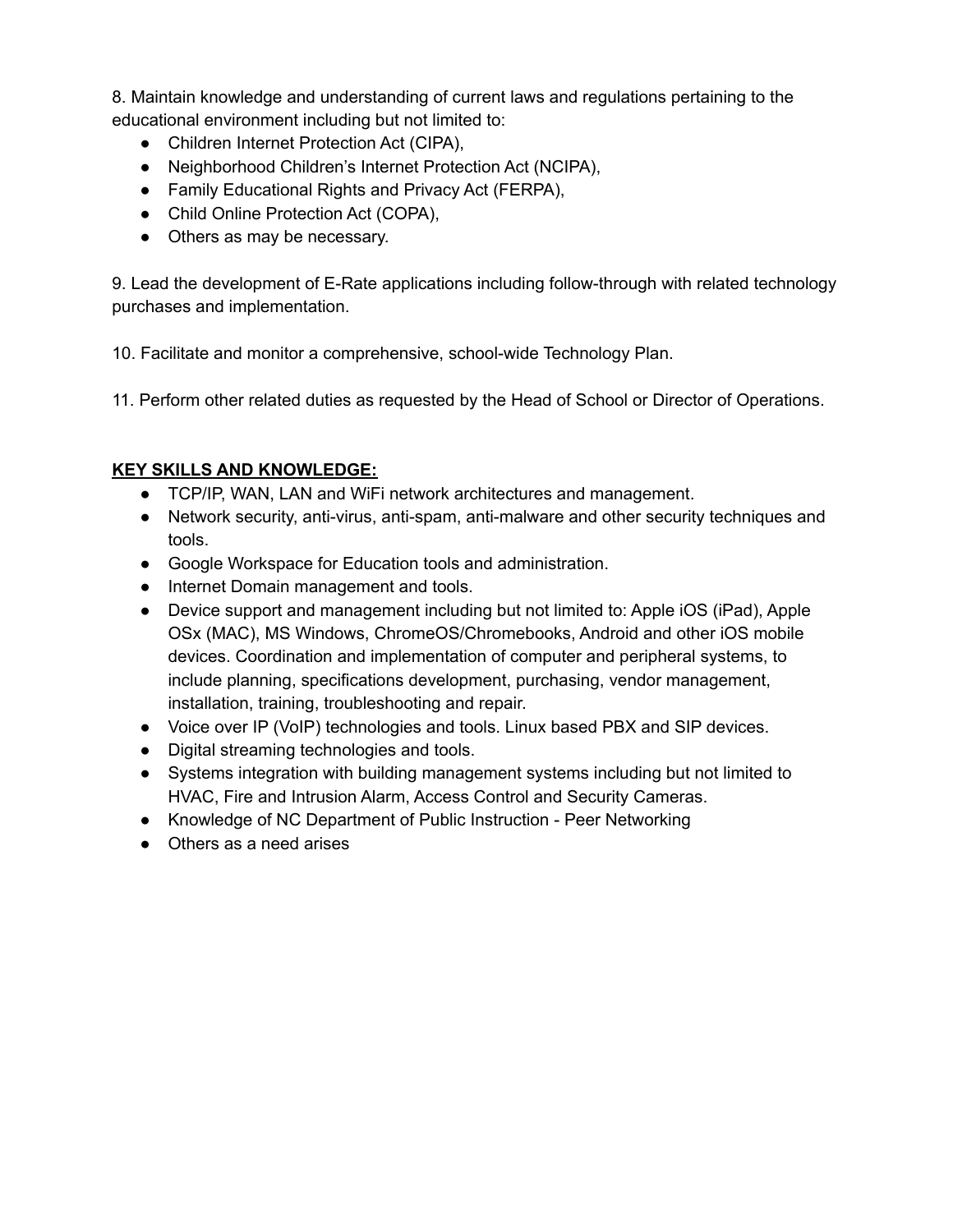# **Technical Scope of Responsibilities**

- Interface with Network providers:
	- MCNC for ISP services including:
		- Public IP Address space
		- DIT Firewall and any necessary additions/changes to Firewall policies
		- This includes VPN Connectivity through the Firewall for select users
		- DNS Services (MCNC offers 3 different DNS structures depending on the extent of filtering that's desired)
		- McKenna Security service
		- ZScaler Cloud-based Content Filtering service
	- LAN/Wireless Managed Network Services provider for:
		- Define, maintain and manage the LSA internal LAN architecture including:
		- IP Addressing
		- DHCP Scope definitions
		- VLAN Structure
		- WiFi SSID/User/Group/Preshare Key structure
- WIX for Internet Services:
	- Domain Registration
	- Domain DNS records including
	- DKIM, SPF and DMARC records
	- TXT records needed to support BrightArrow services
	- TXT records needed to support KnowBe4 Security initiative
- **Security Functions:** 
	- McKenna (under MCNC)
	- ZScaler (under MCNC)
	- KnowBe4 (DPI Initiative around Security awareness, training and testing)
- Facilities related Systems:
	- Interface with Fire detection, suppression, alarm supplier as needed
	- Interface with Access Control and Security Alarm supplier as needed
	- Ensure that NVRs are accessible internally and externally for select staff
	- Manage flat panel display for security cameras in front office
	- Interface with HVAC supplier as needed
- Phone System support: (All support and mgmt for these items)
	- Internally owned and managed PBX (Xorcom)
	- Grandstream phones in Offices and Front Desk
	- Polycom phones in classrooms
	- SIP Interface to PA system (Algo interface)
	- SIP Trunks (BroadVoice)
	- FAX Interface
- PA System:
	- Interface with supplier as needed
	- Manage Algo SIP Interface to the phone system, including Bell Scheduler